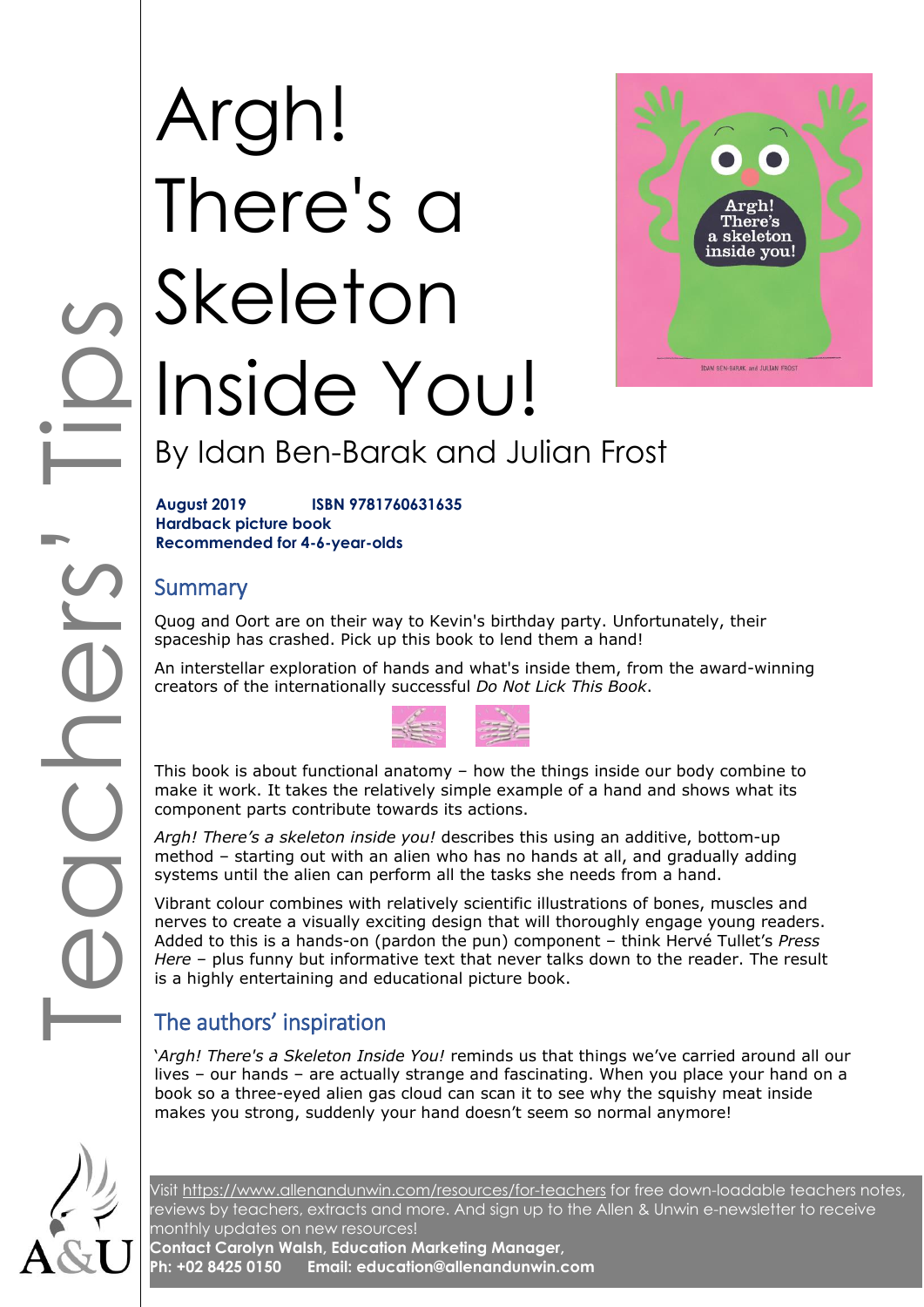

'The choice to write about hands in this way began with three questions:

- 1. What's something mind-blowing about a child's world? (A: your body is full of amazing bony, meaty, stringy stuff and it's all there for a reason!)
- 2. What's a subject that a picture book is uniquely suited to tell you about? (A: what do you need to touch a book, pick it up, turn the pages, and high five it? Your hands!)
- 3. What's a story that makes you really want to ask "what" and "why"? (A: funny handless aliens need to look inside your hands to see the magic ingredients and grow their own.)

'At school I loved teachers who prompted me with questions, rather than just giving the answers to questions I didn't care about.

'That's what this book tries to do – prompt you with questions like "what would happen if you didn't have bones?", "what do your muscles look like right now?" and "how can you get these silly aliens to the birthday party?" – so you can't help but want to find out about those wiggly miracles on the ends of your arms.

'Our bodies are hilarious, weird, gross, beautiful and amazing. If we forget, sometimes alien blob friends are here to remind us!'

— Idan Ben-Barak and Julian Frost

### Themes

- -
- humour human body space aliens
- biology friendship birthday parties

## Use in the curriculum

#### **English Foundation Year – and older students, too!**

This is an 'interactive' text, requiring children to play with the characters in the book, who speak directly to the reader. Readers must place their hands on the book in certain places, or perform other actions with the book, to show the alien characters what is inside our hands (bones, muscles, nerves). It is a clever text, making not just science enjoyable but also reading.

There is a hidden 'story' of a small blue creature that appears throughout the book. Working out Quog's perfect birthday present for Kevin (a hug - which needs arms that can move and squeeze) gives students an 'aha!' moment of insight.

The final 'high five' joke relies on children being able to count the number of fingers and know that we usually have five fingers on our hands.

The book uses humour and a framing story to convey science. To do so, some aspects of imaginative fictional texts are employed along with the basic informational aspects of the text e.g. diagrams and exposition. So there is some 'genre-bending' going on.

#### **Science**

The book supports study of the human body.

These notes may be reproduced free of charge for use and study within schools but may not be reproduced (either in whole or in part) and offered for commercial sale.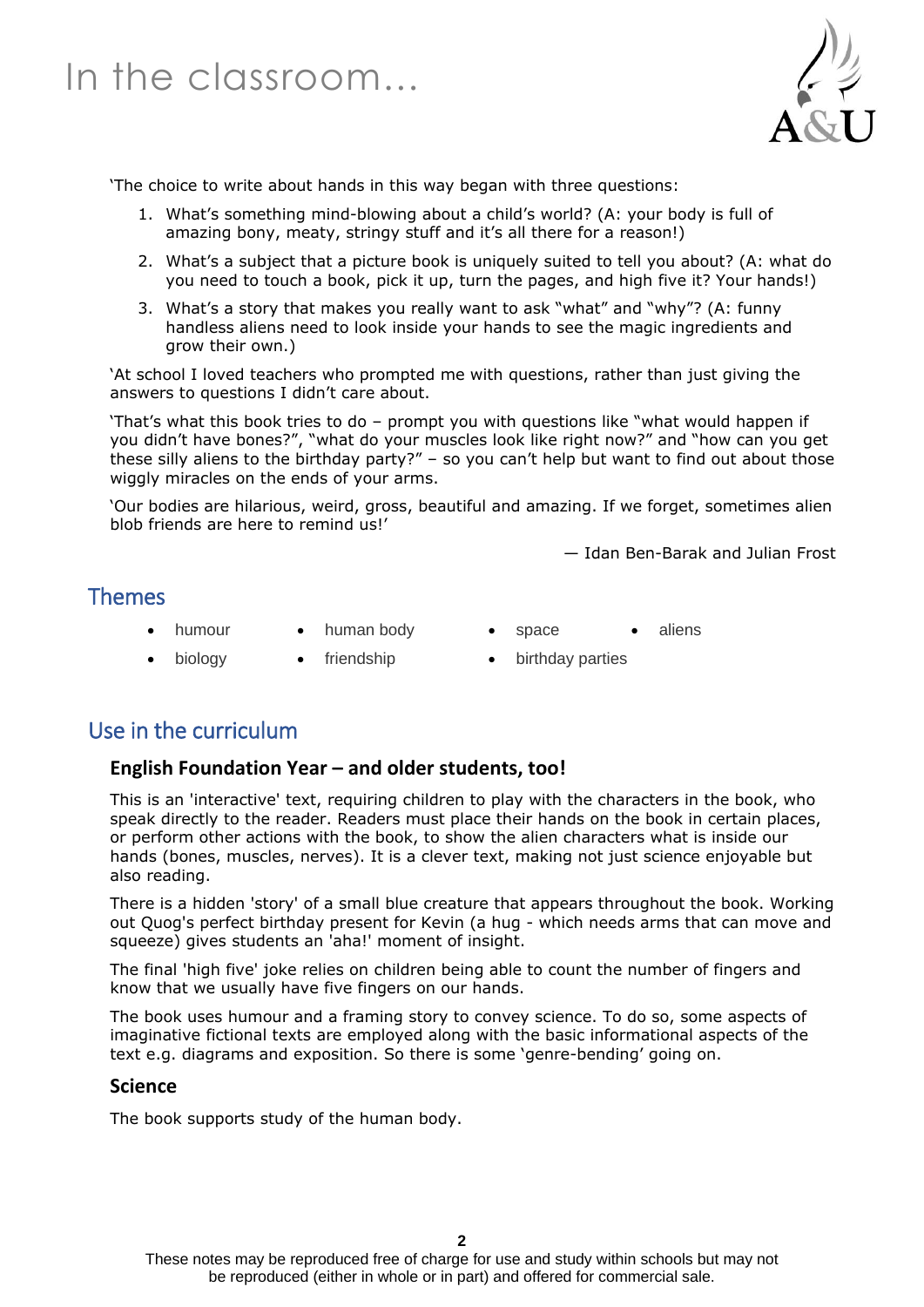# In the classroom…



## Discussion questions and activities

- 1. Before opening *Argh! There's a skeleton inside you!* look at the title and cover design. Discuss what students think the book might be about and the clues in the cover that make them think that. Ask questions such as:
	- Do you think the creature on the cover is happy, sad, bored or surprised? What things in the illustration and title suggest that it might feel that way?
	- Do you think this book is going to be funny or sad?
	- What is a skeleton?
	- Do you have a skeleton?
	- Why are skeletons useful to humans and animals?
- 2. Turn to the book's front endpapers (the double-page spread on the inside of the front cover) and read the conversation to very young students or have older students read it alone. It may help to trace your finger along the dotted path as you read out loud to younger students. Now ask students if they can tell what is happening here? Ask questions such as:
	- Who is speaking? [*Oort and Quog*]
	- What might Oort and Quog be? [*Aliens*]
	- What are Oort and Quog doing? [*Travelling through space*]
	- What is happening to Oort and Quog as they approach the planet [*They have lost control of their spaceship and are about to crash land*]
- 3. Read through the book once (if reading to the class choose a student to come to the front and 'act out' the interactive aspects). When finished close the book and ask your class to put their hands on their heads. Ask what three things inside our hands enables us to put our hands on our heads. [*A: bones, muscles and nerves*]. Ask how bones helped them to raise their hands. How did muscles help? How do nerves tell them the shape and feeling of their head?
- 4. Re-open the book and allow students to read it again. This time point out that Quog and Oort are not the only aliens in the story and ask students to find their tiny blue friend on as many pages as possible. [*Hint: it appears for the first time at the bottom of the page (tucked in near the spine) where Quog says, 'Wow, you have hands!'*]
- 5. Turn to the page where Quog says, 'Give me a high five!' and have the class count out loud how many fingers she really has. Now turn the page and ask the class to guess what Quog thought might be the perfect present for Kevin.
- 6. For older students: turn to the last double-page spread and ask them to name eight other things that help our hands do all the things they do.
- 7. Create your own skeletons in class. There are many free activity ideas on the web but this resource is suitable for 3–8 year olds: [https://activity-box.com/easy-halloween](https://activity-box.com/easy-halloween-diy-earbud-skeleton)[diy-earbud-skeleton.](https://activity-box.com/easy-halloween-diy-earbud-skeleton)